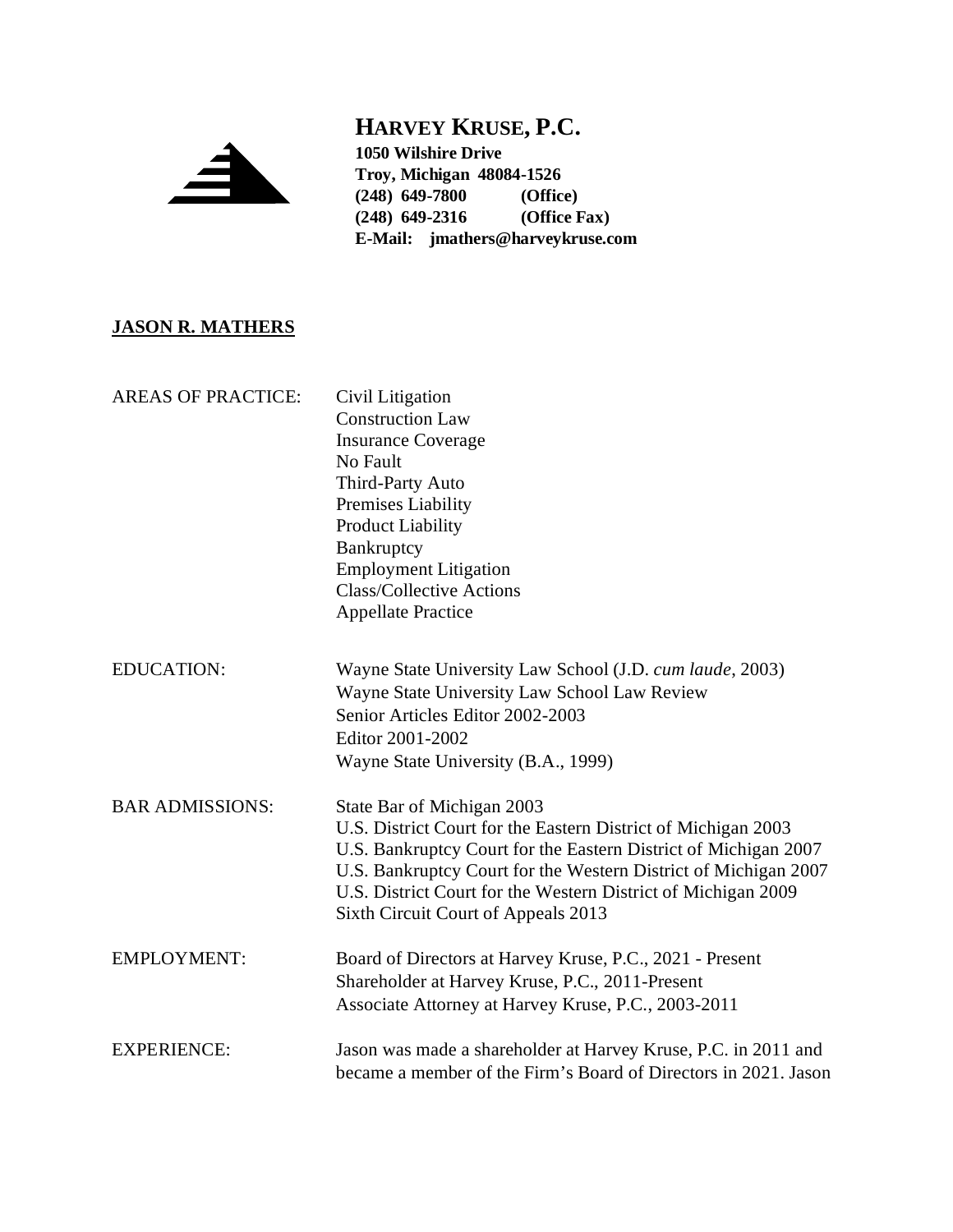aggressively represents his clients in the various courts of the State of Michigan and out-of-state courts as well.

Jason has achieved a number of victories for his clients on motions for summary disposition and summary judgment and other motion practice. He has also been involved in a number of trials, again both in the state and federal courts. Of particular note, Jason was lead defense counsel for a trial in the Wayne County Circuit Court for a wrongful death case that lasted three weeks resulting in a "no cause."

Jason is committed to seeing his cases through to their completion. He approaches each case with the mindset that his work on that case does not end until the matter is resolved. In terms of any appeal, he has written multiple briefs on appeal to all of the different appellate courts of this state and has appeared for oral argument at the Michigan Court of Appeals and Sixth Circuit Court of Appeals.

Jason's practice areas include aggressively defending his clients in all types of civil litigation, product liability, construction accidents, insurance coverage, no fault, third-party auto, and premises liability cases, ranging from the routine matter to highly complex cases and at all levels of exposure.

Additionally, a significant and still growing part of Jason's practice involves employment litigation, and specifically representing individuals in their claims for equal pay, and/or unpaid overtime wages against their past or present employers. Or in other instances, Jason's work on these FLSA cases is in defense of the defendant company and its pay practices and defending against such FLSA claims. These FLSA lawsuits often involve complex, large scale, class action and collective action possibilities. Again, as indicated above, Jason's practice in this area is not just limited to the State of Michigan. Rather, through association with local counsel, Harvey Kruse, P.C. has been, and is, able to provide representation in a number of out-of-state jurisdictions.

Jason's work and experience in FLSA cases has expanded his practice further to include the defense of various other types of class actions and complex litigation. For example, he has worked defending against lawsuits brought as class actions for alleged violations of the Telephone Consumer Protection Act ("TCPA"),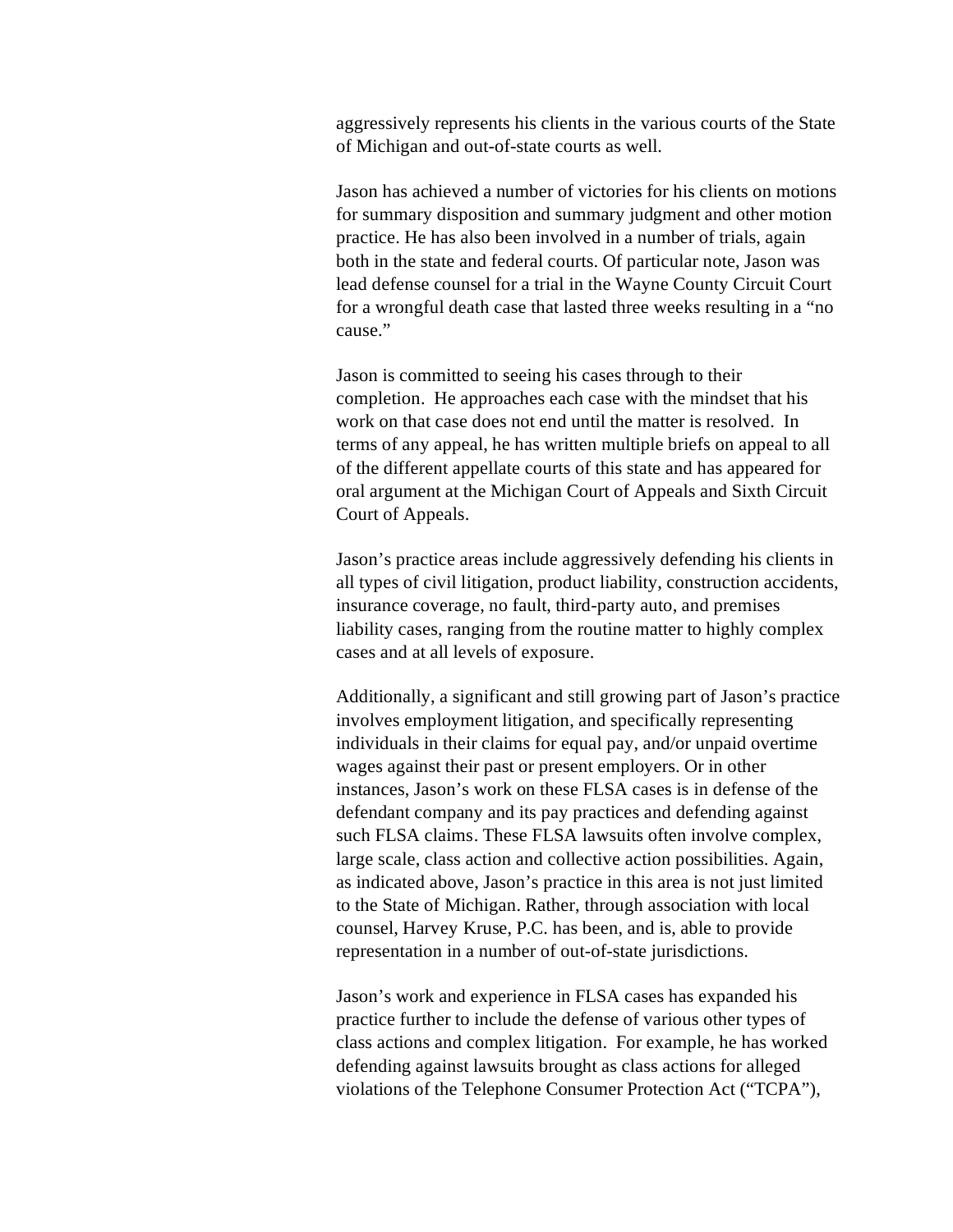|                       | 47 U.S.C. § 227, with class sizes purportedly in the several<br>thousands of putative class members.                                                                                                                                                                                                                                                                                                                       |
|-----------------------|----------------------------------------------------------------------------------------------------------------------------------------------------------------------------------------------------------------------------------------------------------------------------------------------------------------------------------------------------------------------------------------------------------------------------|
|                       | Jason was named as a "Rising Star" in 2014 Michigan Super<br>Lawyers, and has authored multiple articles in Michigan Lawyers<br>Weekly.                                                                                                                                                                                                                                                                                    |
| <b>MEMBER:</b>        | State Bar of Michigan<br>Michigan Defense Trial Counsel                                                                                                                                                                                                                                                                                                                                                                    |
| <b>REPRESENTATIVE</b> |                                                                                                                                                                                                                                                                                                                                                                                                                            |
| <b>CLIENTS:</b>       | <b>Maxum Specialty Insurance Group</b><br>Meemic Insurance Company<br>Michael Enterprises, Inc.<br><b>National Casualty Insurance Company</b><br>National General Insurance Company<br>Nationwide Insurance Company<br>Robertson Fellows Creek, LLC<br><b>Scottsdale Insurance Company</b><br>Strawberry Fields, Inc.<br><b>Titan Insurance Company</b><br><b>AmTrust Insurance Company</b><br>Amerisure Insurance Company |

## REPRESENTATIVE TRIAL & APPELLATE RESULTS:

*White v. Mohawk Carpet Corporation,* Oakland County Circuit Court (2005) *–* This was a products liability case. We successfully defended the case and were awarded summary disposition for our client, arguing that the retailer and ultimate user of the subject product were sophisticated users of the product.

*Carbott v. Polyvision Corporation*, Wayne County Circuit Court (2005) - This was a products liability case. We successfully defended the case on the basis that our client did not have any successor liability for any of the alleged products of the company it had purchased years earlier pursuant to an asset only purchase agreement. And further that the plaintiff's claims against our client were premised upon impermissible speculation and conjecture about the product and the source of the product. The trial court granted summary disposition on all claims against our client.

*Federal Insurance Company v. Midwest Refrigeration Inc., et al.,*  Wayne County Circuit Court (2003), Michigan Court of Appeals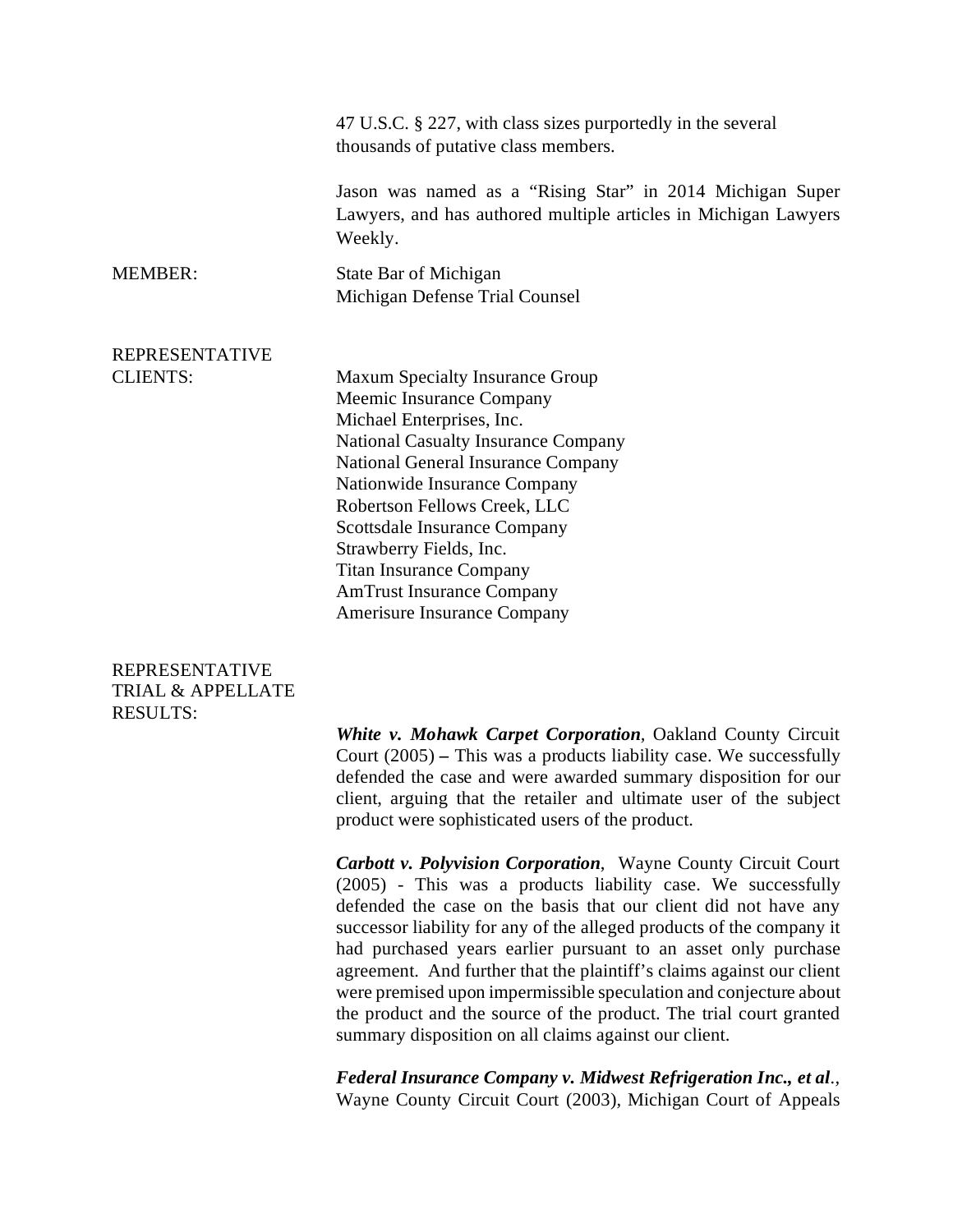(2007) – This was a products liability case involving a building explosion after an ammonia cooling system failed. Our client was one of a number of entities involved in the design, supply and install of the system. We successfully defended the case arguing the economic loss doctrine applied to impose a four-year statute of limitations under the UCC, which in-turn time barred the plaintiff's claims against our client. The Michigan Court of Appeals affirmed summary disposition for our client.

In *Tompkins v. Crown Corr, Inc., et al,* United States District Court for the Eastern District of Michigan Southern Division (2010), Sixth Circuit Court of Appeals (2012) - the plaintiff alleged to have slipped and fallen on standing water at the then newly constructed McNamara Terminal at Detroit Metropolitan Airport on December 29, 2005. We represented the roofing subcontractor for the project, Crown Corr, Inc., as one of several defendants in the case. We obtained summary disposition first at the state court and later summary judgment in the federal court. Most prominently, we successfully argued that the lawsuit which was brought more than six years after the terminal had gone into use was barred by the statute of repose and that subsequent work efforts by Crown Corr, Inc., to correct a leaking roof was a continuation of the original work on the project. Those arguments, among the others raised, were continued on appeal where, again, the Sixth Circuit affirmed.

In *Allied Property v. Menser, et al.,* Wayne County Circuit Court (2013) - we were retained to initiate declaratory action proceedings seeking a determination of no coverage relative to ongoing litigation involving a minor and her injuries sustained in a motor vehicle / pedestrian accident. The particular policy term involved was the exclusion in the policy for an insured that does not possess a reasonable expectation that he or she is entitled to use the vehicle involved. The insured in that case had not held a valid driver's license in Michigan for the better part of two decades, was listed in the policy materials as a "household member not driving," did not add obtain coverage for the subject vehicle (which was owned by his brother who lived elsewhere) and also did not have his brother's permission to drive the vehicle which was being stored at the insured's home. The court agreed and entered summary disposition for our client.

A claim of appeal was filed but later withdrawn by the uninsured motorist carrier defendant.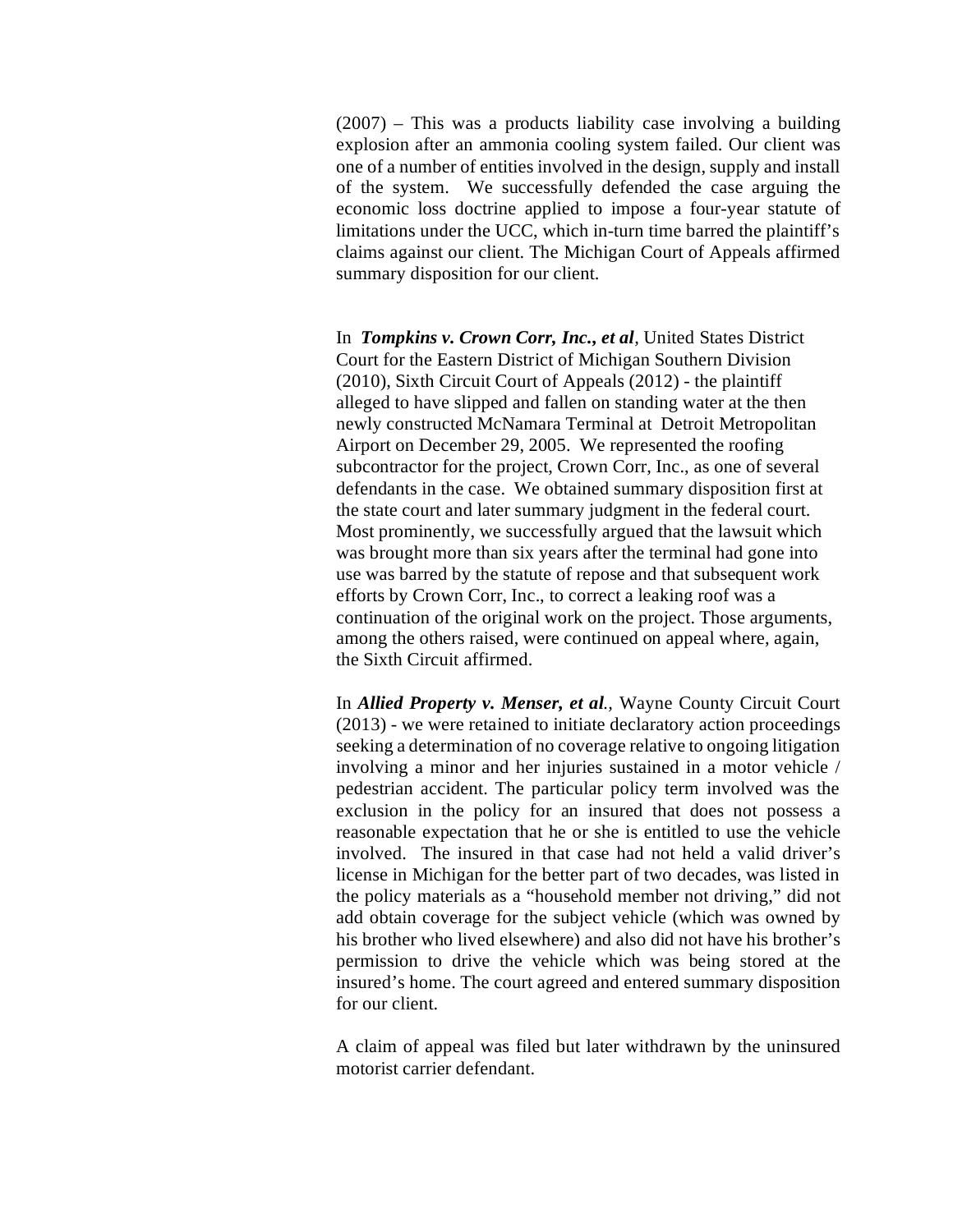In *Hamdi v. National Casualty*, Wayne County Circuit Court (2012), Oakland County Circuit Court (2012), Michigan Court of Appeals (2013) - the plaintiff driver was injured when his semitruck rolled over on an Arizona highway. Plaintiff was airlifted from scene. The plaintiff brought suit for Michigan PIP benefits against both Citizens Insurance and National Casualty Insurance. We argued to the Wayne County Circuit Court that the policy written by National Casualty did not cover the loss as the tractor was not added until after the date of loss. Judge Susan Borman agreed and granted summary disposition for National Casualty, finding Citizens who insured the tractor at the time of the loss was the highest priority insurer and responsible for payment of Michigan PIP benefits.

Subsequently, Citizens filed a second lawsuit, only this time in Oakland County, arguing many of these same priority issues but with some additional claims of fraud and a theory of negligent conduct on the part of the various insurance entities and the insured, which according to Citizens was the reason it was held the responsible insurer on the loss. National Casualty moved for summary disposition on the basis of res judicata and collateral estoppel and for an award of sanctions pursuant to MCR 2.114 for the frivolous filing against National Casualty. Judge James Alexander granted the motion and awarded National Casualty nearly all of its fees and costs in the second lawsuit against Citizens and its attorneys.

In *Estate of Robert Whitta v. Wayne Industries*, Wayne County Circuit Court (2012) - the Estate of the deceased alleged that Mr. Whitta, a truck driver, had been crushed while at the defendant's steel warehouse facility. In terms of causation, the plaintiff's case was premised on an autopsy report stating that the cause of death was a crush injury and additional expert opinions concerning the warehouse operations and the extent of injuries and injury patterns. The case was defended with worker testimony, effective cross examination and competing expert medical opinion that the autopsy was flawed both in its methodology and in the conclusions drawn from the autopsy and further that what was observed in terms of fractured ribs and other internal organ injuries could have been caused by the hundreds of CPR chest compressions performed by the workers, EMS and hospital staff in an effort to save Mr. Whitta's life and or his free fall from standing height onto the bed of the truck's trailer. The trial concluded after three weeks resulting in a jury verdict of "No Cause" of action. No appeal was taken.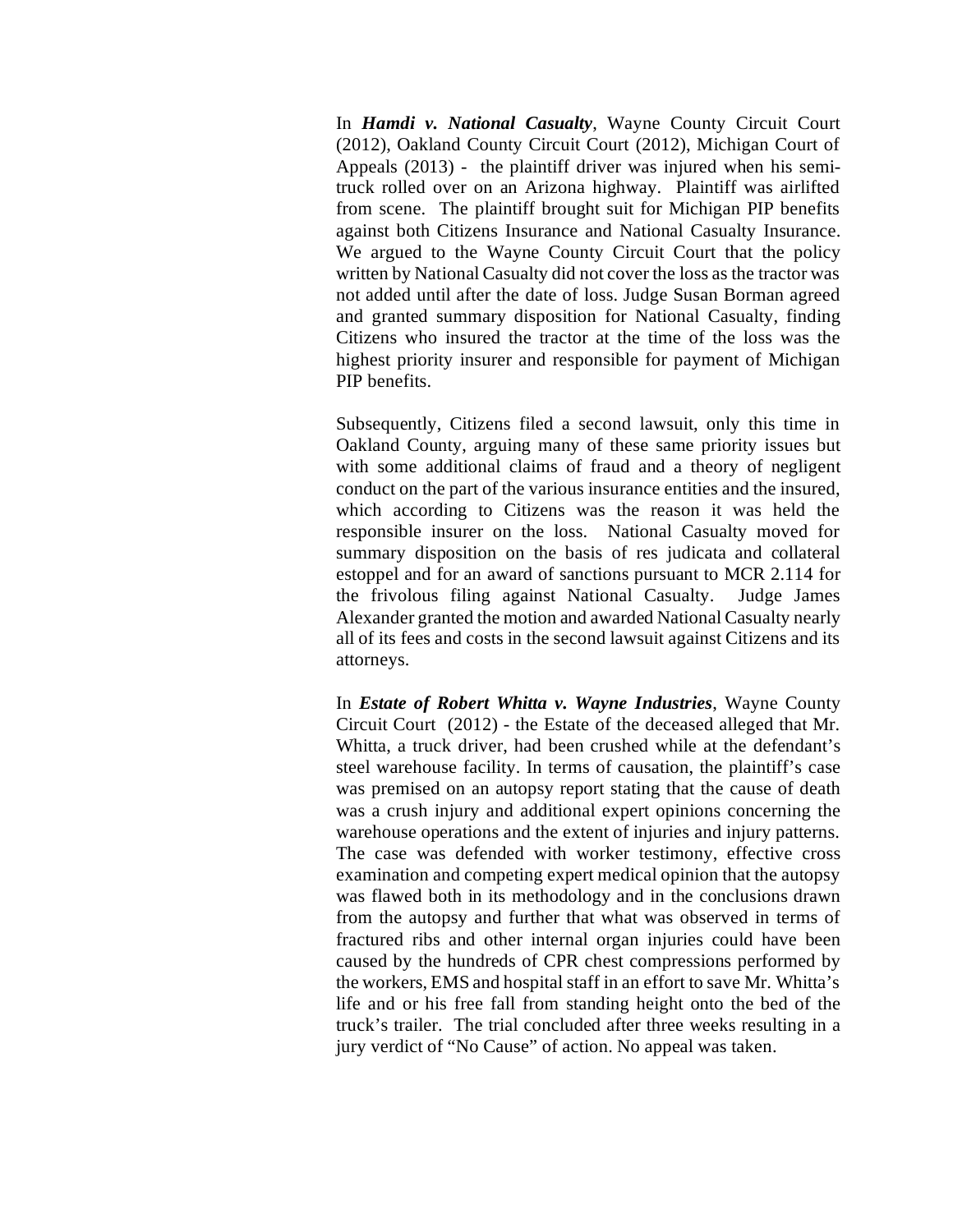In three recent **FLSA cases**, which included lawsuits brought here in Michigan and out-of-state, we represented different groups of plaintiff workers in regards to their claims of unpaid overtime through misclassification or unpaid time, and in one case retaliatory termination. One of the cases, brought on behalf of a group of 500 workers, was certified by the Eastern District of Michigan both as a class action and as a collective action. All three of the cases resulted in most favorable settlements and a significant recovery of unpaid back wages for our clients.

In *Salt v Bennigan's*, Ingham County Circuit Court (2005), Michigan Supreme Court (2007) - we successfully defended a dramshop action against the client relative to a head-on collision resulting in death and serious injuries. After setting aside the default entered against our client, we moved for summary disposition. We argued that the comprehensive discovery did not support the elements of an illegal sale, or consumption. The trial court denied the motion finding an issue of fact existed as to these elements. However, following a series of briefs to the Michigan Court of Appeal and to the Michigan Supreme Court, our request for interlocutory appeal was granted and the decision ultimately reversed.

In *Yak v UPS*, United States District Court for the Eastern District of Michigan Southern Division (2003), Sixth Circuit Court of Appeals (2005) - the three named plaintiffs, all former UPS workers, filed suit in the Eastern District of Michigan in response to having their workers compensation benefits cutoff. The plaintiffs alleged that their former employer and its workers compensation carrier, our client, had conspired via the mails to deny them benefits in violation of the RICO laws. We successfully defended the client in the trial court, arguing reverse-preemption; "law of the circuit"; failure to show detrimental reliance; and failure to plead with particularity. On appeal, the Sixth Circuit affirmed that decision, finding that the plaintiffs failed to plead detrimental reliance. That decision became final when the U.S. Supreme Court denied the Plaintiffs petition for writ of certiorari.

*David Espinoza v. DPG-Homes of Michigan,* Wayne County Circuit Court (2018) **-** This was a construction accident case involving claims of liability against the insured general contractor. Defendant filed notices of nonparty fault, filed a third-party complaint for indemnification under the common law and conducted targeted discovery to establish, *inter alia*, the number of workers in the area at the time of the plaintiff's fall from a second floor into the basement where the unfinished stairway broke free under plaintiff's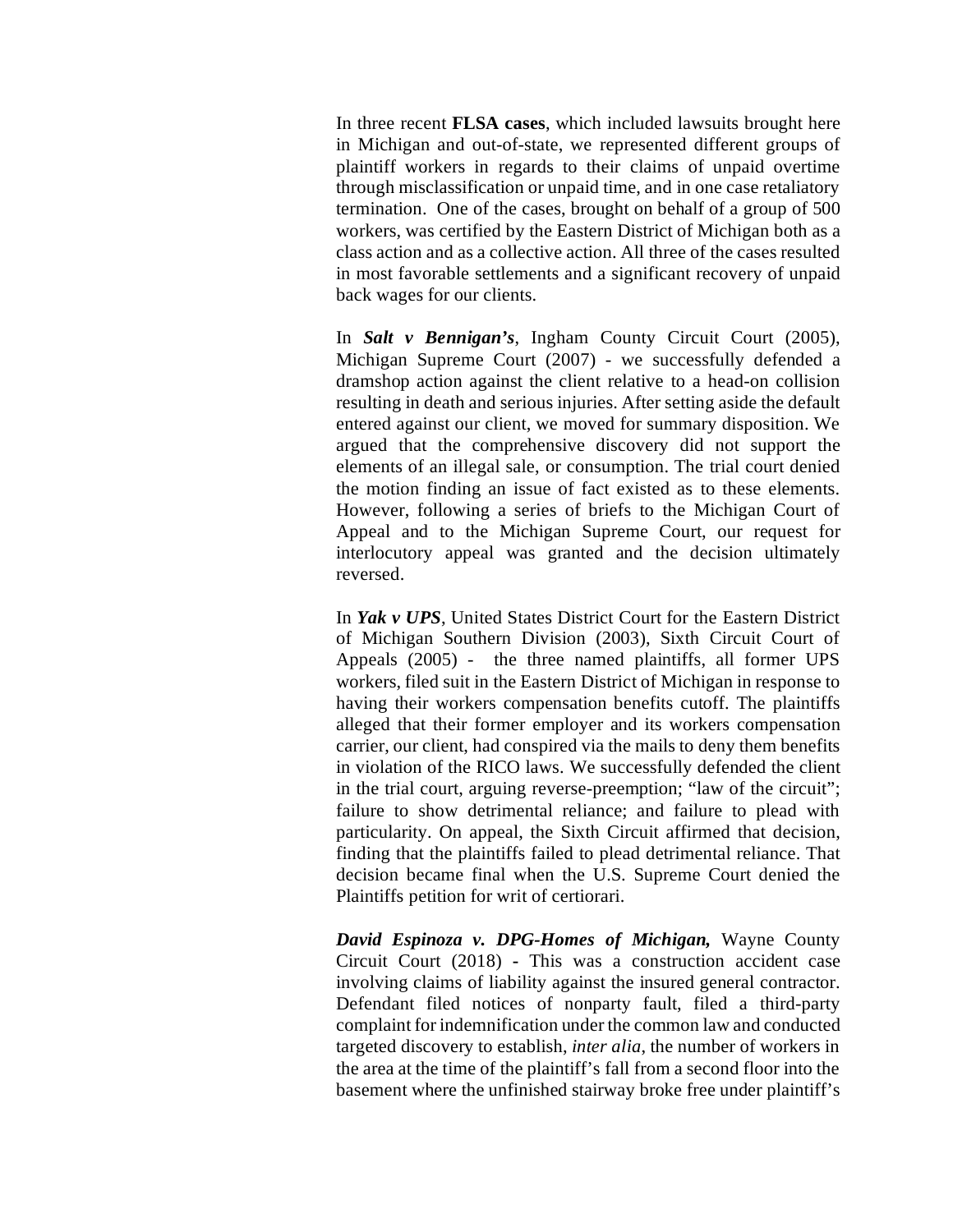weight. Plaintiff suffered a fractured foot and hand, which foot injury required two surgeries. We filed a motion for summary disposition arguing that as the general contractor the defendant was not responsible for the negligent acts of its subcontractors and that this was not any "common work area" where the fall occurred. Plaintiff eventually agreed to entry of a voluntary dismissal of all claims against the Amerisure insured. The workers compensation lien around that time was in excess of \$60,000 (with additional benefits remaining in controversy).

*Allstate (James Seese) v. DVM Utilities, Inc, et al***),** pre-suit (2019) – This case involved claims for property damage following a fire loss. More specifically, the claimant's home burned down when a fire started while charging the family's Apple device. We expeditiously retained an expert for the Amerisure insured. There were different theories being advanced concerning the cause and origin of the fire, which included utility digging work recently done at the property by the Amerisure insured. The case was resolved quickly, however, following an accident site inspection, and inspection of Apple device, charger, etc., and the follow-up discussions held with opposing counsel. At that time, Allstate agreed to a voluntary dismissal of all claims (or that it would not pursue any claim) against the Amerisure insured. The estimated damages for the claim were in excess of \$200,000.

*Livonia Care Management (Pamela Capers) v Amerisure*, 19<sup>th</sup> District Court (2018) - This was a provider lawsuit for PIP benefits. In this case, defendant filed a series of motions for summary disposition, which collectively resulted in the case being dismissed for fraud and the provider not having a valid assignment of rights. More specifically, during the hearing on the defendant's first MSD, the former trial Judge assigned to the case (now retired), suggested that Ms. Capers' signature (which was clearly different from her other signatures) may have been an alternative signature that she used from time to time. Following that first hearing, we moved to depose Ms. Capers' specific to this signature and she in fact testified that it was not hers. Defendant promptly filed its second MSD, which was granted by the newly assigned Judge and the case was dismissed.

*Truesdell v. Amerisure Mutual Ins. Co., et al.,* Wayne County Circuit Court (2019) – This case was defended in the circuit court and also a separate action was filed on behalf of Amerisure in the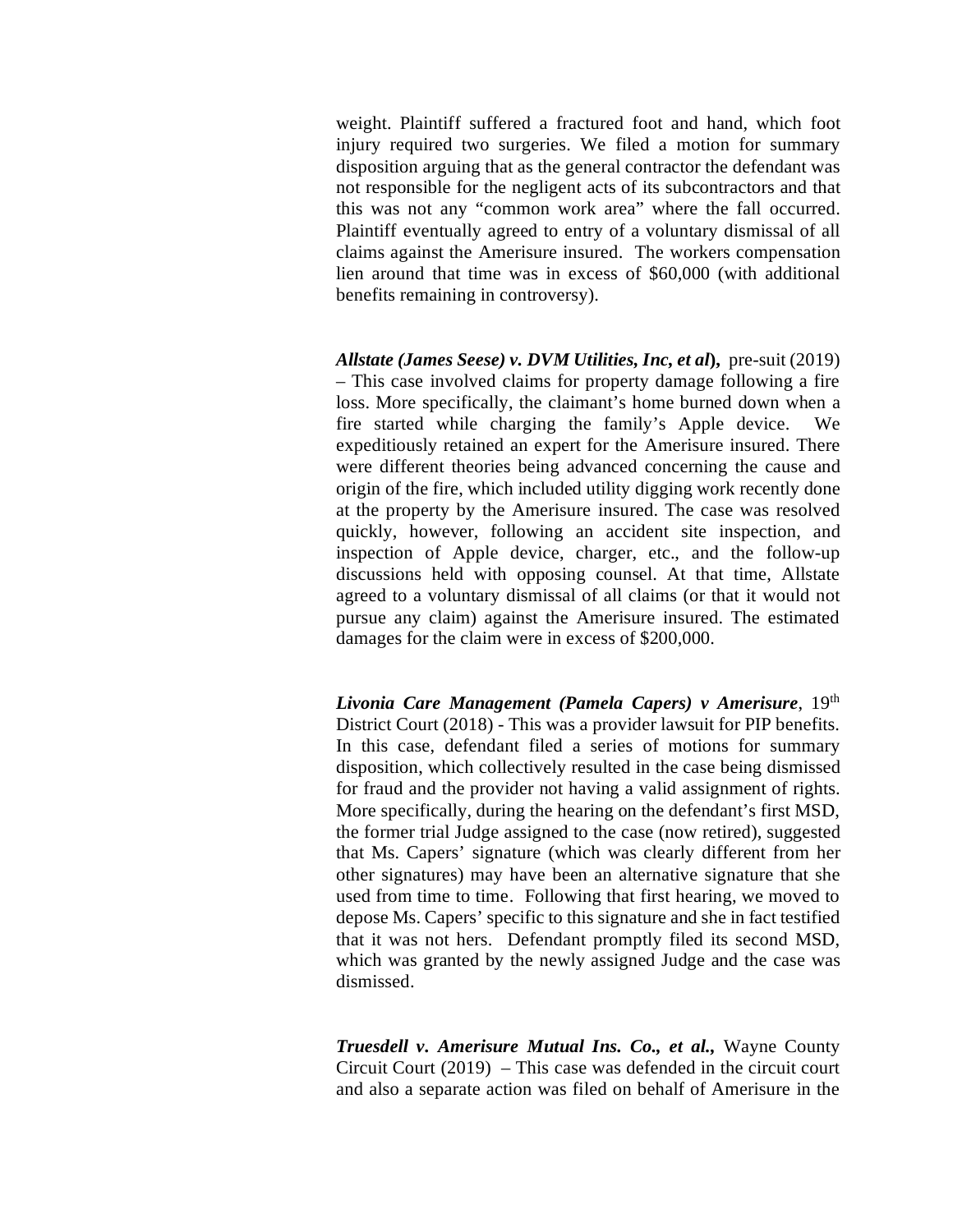Workers Compensation Bureau after an argument for employee benefits under the WDCA was first identified. The competing argument on that employment issue was that the defendant driver was an independent contractor who was not entitled to workers compensation benefits. Through the proceedings and discovery we were able to negotiate down the PIP benefits paid through the normal course of defense and ultimately recover \$39,000 in reimbursement benefits from the workers compensation carrier. We also filed a motion for summary disposition on the UM/UIM claim, arguing that plaintiff was more than 50% responsible for the motor vehicle accident. The trial court granted this motion for summary disposition.

*Nicholson v City Steel, et al*, Wayne County Circuit Court (2019) - This was a third-party auto negligence case involving a bus. Plaintiff alleged injuries to her neck, back, knees and shoulders. The video from the bus showed plaintiff thrown about after the side-impact. The video further established the defendant's negligence in causing the motor vehicle accident. We filed a motion for summary disposition arguing no serious impairment based on the plaintiff's preexisting medical, and the plaintiff's social security disability and physical limitations for years before the accident. Plaintiff responded to the motion with a doctor's Affidavit purporting to establish a serious neurological injury. We successfully defeated this effort arguing that the conclusory statements in the doctor's affidavit did not create an issue of fact. The Court granted defendant's motion for summary disposition.

*Allwood v. Milford Insurance Company*, Washtenaw County Circuit Court (2019) – This was a PIP case involving catastrophic claims involving the minor plaintiff. We defended the case arguing that under the case law the subject motor vehicle had been sold at a date prior to the accident, removing the client from the line of priority. The trial court granted our motion for summary disposition.

*Corbin v. Milford Insurance Company,* Washtenaw County Circuit Court (2019)– This was a PIP case involving catastrophic claims involving the minor plaintiff. We defended the case arguing that under the case law the subject motor vehicle had been sold at a date prior to the accident, removing the client from the line of priority. The trial court granted our motion for summary disposition.

*Brooks v. Jeffersonian Houze,* Wayne County Circuit Court (2019) – This was a case involving a tenant's claims against the apartment building he had lived in for more than two decades for violation of Elliot Larsen Civil Rights Act, Persons with Disabilities Civil Rights